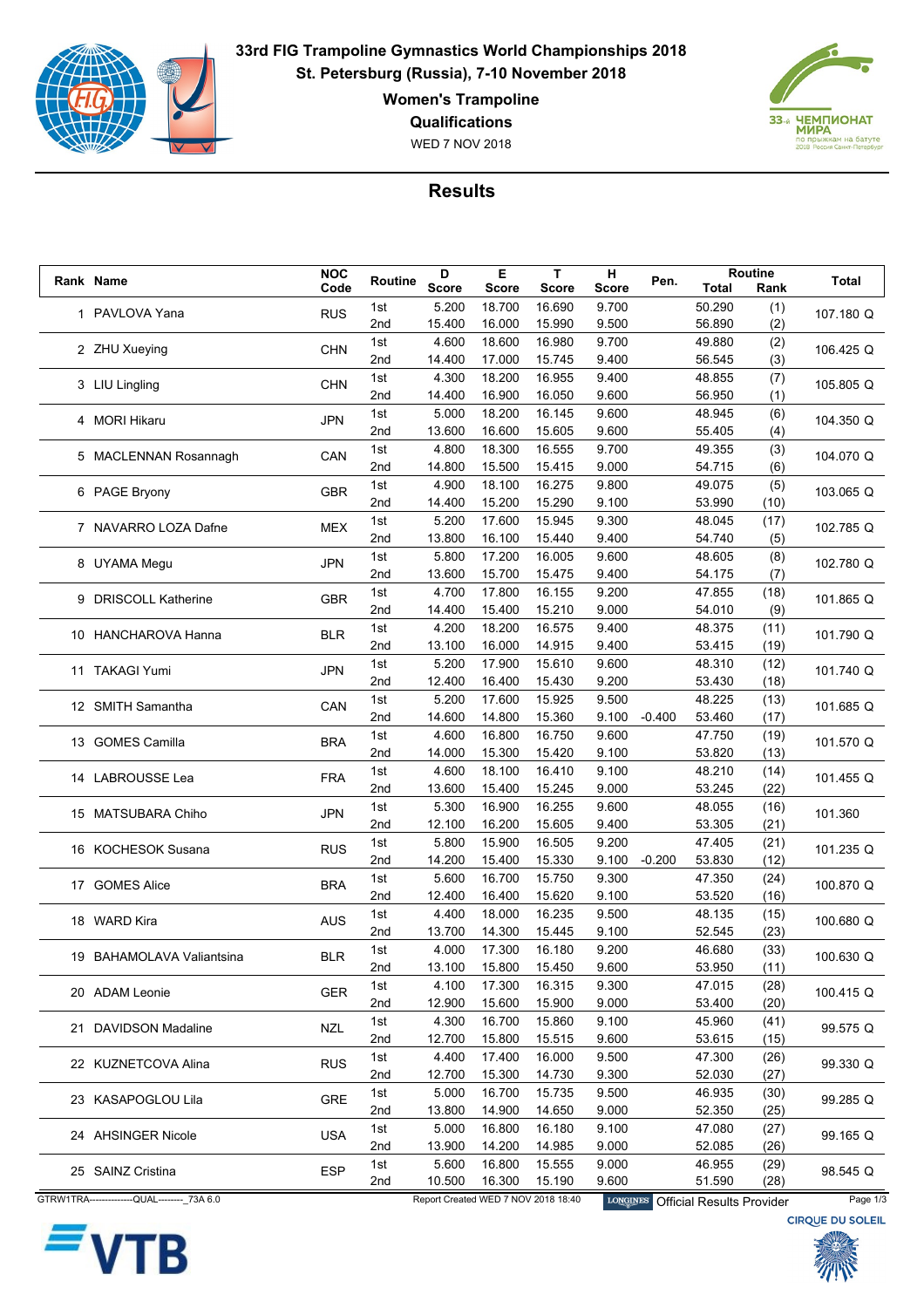

**33rd FIG Trampoline Gymnastics World Championships 2018 St. Petersburg (Russia), 7-10 November 2018**

**Women's Trampoline**

**Qualifications**

WED 7 NOV 2018



## **Results**

|  | Rank Name                                    | <b>NOC</b> | Routine         | D            | Е            | T.                                  | н               | Pen.     |                                  | Routine      | Total                   |
|--|----------------------------------------------|------------|-----------------|--------------|--------------|-------------------------------------|-----------------|----------|----------------------------------|--------------|-------------------------|
|  |                                              | Code       |                 | <b>Score</b> | <b>Score</b> | <b>Score</b>                        | Score           |          | Total                            | Rank         |                         |
|  | 26 SLATTERY Niamh                            | <b>NED</b> | 1st             | 3.200        | 17.600       | 16.300                              | 9.500           |          | 46.600                           | (35)         | 97.735 R1               |
|  |                                              |            | 2nd             | 11.300       | 15.900       | 15.035                              | 8.900           |          | 51.135                           | (29)         |                         |
|  | 27 HOARE Cassandra                           | <b>AUS</b> | 1st             | 4.500        | 16.400       | 16.225                              | 9.500           |          | 46.625                           | (34)         | 97.715 R2               |
|  |                                              |            | 2nd             | 12.100       | 15.200       | 15.090                              | 8.700           |          | 51.090                           | (30)         |                         |
|  | 28 KUNDIUS Irina                             | <b>RUS</b> | 1st             | 5.200        | 17.800       | 16.495                              | 9.600           |          | 49.095                           | (4)          | 97.545                  |
|  |                                              |            | 2nd             | 13.000       | 13.000       | 14.350                              | 8.100           |          | 48.450                           | (40)         |                         |
|  | 29 JURBERT Marine                            | <b>FRA</b> | 1st             | 4.900        | 17.700       | 15.580                              | 9.500           |          | 47.680                           | (20)         | 96.840                  |
|  |                                              |            | 2nd             | 10.700       | 14.700       | 14.760                              | 9.200           | $-0.200$ | 49.160                           | (39)         |                         |
|  | 30 GALLAGHER Laura                           | <b>GBR</b> | 1st             | 4.900        | 16.600       | 16.175                              | 9.200           |          | 46.875                           | (32)         | 96.180                  |
|  |                                              |            | 2nd             | 11.600       | 13.900       | 14.905                              | 8.900           |          | 49.305                           | (38)         |                         |
|  | 31 MASFRET Cristina                          | <b>ESP</b> | 1st             | 5.600        | 16.300       | 14.965                              | 8.800           |          | 45.665                           | (43)         | 96.160                  |
|  |                                              |            | 2nd             | 11.400       | 15.200       | 14.495                              | 9.400           |          | 50.495                           | (31)         |                         |
|  |                                              |            | 1st             | 4.000        | 16.500       | 15.640                              | 9.800           |          | 45.940                           | (42)         |                         |
|  | 32 MALDONADO Lucila                          | <b>ARG</b> | 2nd             | 10.700       | 15.000       | 14.910                              | 9.500           |          | 50.110                           | (32)         | 96.050                  |
|  |                                              |            | 1st             | 4.200        | 17.100       | 15.665                              | 9.200           |          | 46.165                           | (40)         |                         |
|  | 33 MAIOR Ingrid                              | <b>BRA</b> | 2nd             | 11.800       | 13.800       | 14.830                              | 9.200           |          | 49.630                           | (33)         | 95.795                  |
|  |                                              |            | 1st             | 4.200        | 17.400       | 15.385                              | 9.400           |          | 46.385                           | (37)         |                         |
|  | 34 CARVALHO Mariana                          | <b>POR</b> | 2nd             | 11.100       | 15.000       | 14.305                              | 9.000           |          | 49.405                           | (35)         | 95.790                  |
|  |                                              |            | 1st             | 4.100        | 15.800       | 15.495                              | 9.300           |          | 44.695                           | (49)         |                         |
|  | 35 FLORES Melissa                            | <b>MEX</b> | 2 <sub>nd</sub> | 10.600       | 15.300       | 14.700                              | 8.800           |          | 49.400                           | (36)         | 94.095                  |
|  |                                              |            | 1st             | 4.700        | 15.700       | 15.060                              | 8.900           |          | 44.360                           | (51)         |                         |
|  | 36 SIMPSON Olivia                            | <b>USA</b> | 2nd             | 10.900       | 14.600       | 14.930                              | 8.900           |          | 49.330                           | (37)         | 93.690                  |
|  |                                              |            |                 |              |              |                                     |                 |          |                                  |              |                         |
|  | 37 ARTHUR Claire                             | <b>AUS</b> | 1st             | 5.400        | 17.600       | 15.340                              | 9.000           |          | 47.340                           | (25)         | 93.585                  |
|  |                                              |            | 2nd             | 12.800       | 12.800       | 12.845                              | 7.800           |          | 46.245                           | (46)         |                         |
|  | 38 FRYDRYCHOVA Zita                          | <b>CZE</b> | 1st             | 4.000        | 17.600       | 15.390                              | 9.500           |          | 46.490                           | (36)         | 93.380                  |
|  |                                              |            | 2 <sub>nd</sub> | 12.100       | 12.200       | 13.890                              | 8.700           |          | 46.890                           | (44)         |                         |
|  | 39 NUNEZ Patricia                            | <b>MEX</b> | 1st             | 4.600        | 16.700       | 14.140                              | 9.600           |          | 45.040                           | (46)         | 93.265                  |
|  |                                              |            | 2nd             | 10.300       | 15.000       | 13.725                              | 9.200           |          | 48.225                           | (41)         |                         |
|  | 40 MARISCAL Katia                            | <b>MEX</b> | 1st             | 3.900        | 16.300       | 14.830                              | 9.500           |          | 44.530                           | (50)         | 92.735                  |
|  |                                              |            | 2nd             | 12.700       | 13.100       | 13.805                              | 8.600           |          | 48.205                           | (42)         |                         |
|  | 41 RUZIEVA Farangiz                          | <b>UZB</b> | 1st             | 3.500        | 16.100       | 15.765                              | 9.600           |          | 44.965                           | (47)         | 92.315                  |
|  |                                              |            | 2nd             | 10.500       | 13.300       | 14.550                              | 9.000           |          | 47.350                           | (43)         |                         |
|  | 42 SAMPAIO Lorrane                           | <b>BRA</b> | 1st             | 4.900        | 16.100       | 15.910                              | 9.300           |          | 46.210                           | (39)         | 92.245                  |
|  |                                              |            | 2nd             | 10.800       | 11.200       | 15.135                              | 8.900           |          | 46.035                           | (47)         |                         |
|  | 43 OH Alyssa                                 | <b>USA</b> | 1st             | 3.100        | 13.500       | 12.960                              | 7.500           |          | 37.060                           | (55)         | 89.505                  |
|  |                                              |            | 2nd             | 13.200       | 14.400       | 15.445                              | 9.400           |          | 52.445                           | (24)         |                         |
|  | 44 ZHU Shouli                                | <b>CHN</b> | 1st             | 4.600        | 17.900       | 16.610                              | 9.300           |          | 48.410                           | $(9=)$       | 87.640                  |
|  |                                              |            | 2nd             | 10.100       | 11.760       | 11.170                              | 6.400           | $-0.200$ | 39.230                           | (48)         |                         |
|  | 45 KENNEDY Alexa                             |            | 1st             | 2.100        | 12.200       | 11.125                              | 6.400           |          | 31.825                           | (56)         |                         |
|  |                                              | <b>NZL</b> | 2nd             | 13.600       | 15.500       | 15.740                              | 9.200           |          | 54.040                           | (8)          | 85.865                  |
|  |                                              |            | 1st             | 5.400        | 16.500       | 15.690                              | 9.300           |          | 46.890                           | (31)         |                         |
|  | 46 KIERATH Eva                               | <b>AUS</b> | 2nd             | 10.300       | 9.800        | 10.500                              | 6.300           |          | 36.900                           | (49)         | 83.790                  |
|  |                                              |            | 1st             | 2.600        | 9.700        | 9.930                               | 5.400           |          | 27.630                           | (57)         |                         |
|  | 47 KHATSIAN Anhelina                         | <b>BLR</b> | 2nd             | 13.100       | 16.000       | 15.490                              | 9.100           |          | 53.690                           | (14)         | 81.320                  |
|  |                                              |            | 1st             | 4.800        | 17.100       | 16.060                              | 9.400           |          | 47.360                           | (23)         |                         |
|  | 48 ROMERO ROSARIO Noemi                      | <b>ESP</b> | 2nd             | 6.700        | 8.200        | 7.980                               | 4.300           |          | 27.180                           | (50)         | 74.540                  |
|  |                                              |            | 1st             | 3.700        | 17.200       | 15.545                              | 9.200           |          | 45.645                           | (44)         |                         |
|  | 49 COLOMBO Mara                              | ARG        | 2nd             | 5.300        | 7.300        | 7.450                               | 4.400           |          | 24.450                           | (51)         | 70.095                  |
|  |                                              |            | 1st             | 2.300        | 7.000        | 6.315                               | 3.500           |          | 19.115                           |              |                         |
|  | 50 BRECHE Anais                              | <b>FRA</b> | 2nd             | 11.300       | 14.900       | 14.625                              | 8.800           |          | 49.625                           | (60)<br>(34) | 68.740                  |
|  | GTRW1TRA----------------QUAL-------- 73A 6.0 |            |                 |              |              | Report Created WED 7 NOV 2018 18:40 |                 |          |                                  |              | Page 2/3                |
|  |                                              |            |                 |              |              |                                     | <b>LONGINES</b> |          | <b>Official Results Provider</b> |              |                         |
|  |                                              |            |                 |              |              |                                     |                 |          |                                  |              | <b>CIRQUE DU SOLEIL</b> |